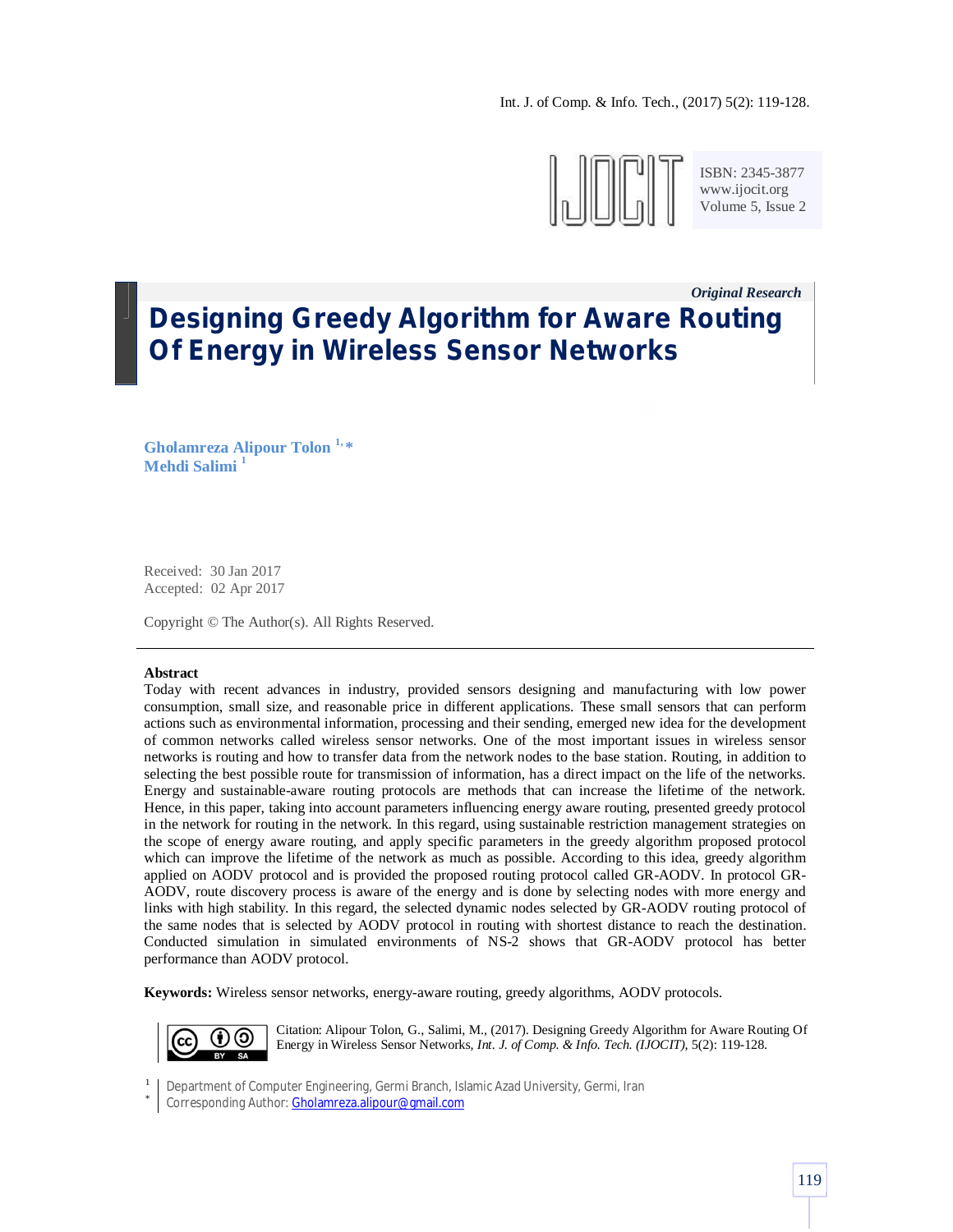# **1. Introduction**

A wireless sensor network consists of a large number of sensor nodes that are widely distributed in the environment and to collect information from their environment. Place of the sensor nodes is not predetermined. Such a feature makes it possible that we can leave them in dangerous and inaccessible places. Due to the design of the sensors, being embedded in the sensor energy source that is generally small batteries with limited energy and the impossibility of changing the energy source for these sensors, it is one of the major challenges in this type of networks. Due to these limitations, it is attempted to efficient algorithms is presented for energy management in order to increase the efficiency of the sensors in energy consumption and increase the lifetime of the network.

Several routing methods have been proposed for wireless sensor networks that is none of them could serve as the most complete and best under all conditions. In fact, according to what was said about these networks, should be a compromise between the various factors to select method as routing. According to the residual energy of working nodes and because the role of nodes considered energy issue and increased network lifetime in comparison with previous methods.

In this paper, taking into account parameters influencing routing aware of energy, is presented greedy protocol for routing in the network. According to the definition of greedy algorithm and the performance of these algorithms (which always choose the option that seemed the best at the moment) and an optimal locally selection (relative) to get to an answer, can be used in routing topic of wireless sensor network, select node by this algorithm feature. In other words, the node with the highest priority in terms of node energy and link stability at the moment (locally optimal choice) and greedy evaluation of neighboring nodes energy and stability in routing, raised greedy algorithm features to select node in creating transmission path of the data and the idea of using the routing algorithms in wireless sensor networks.

The paper is organized as follows. The following section different methods of routing and clustering protocols used in wireless sensor networks will be examined. The review of AODV protocol and details of the proposed method is presented in section 3. The simulation and evaluation of proposed protocol is provided in section 4. The conclusion and future work of this article is provided in section 5.

## **2. Background**

Different routing methods have been proposed for wireless sensor networks that none of them is able to act as the most complete and best under all conditions. In fact, according to what was said about these networks, should be a compromise between different factors in choosing a routing method. Here are some of the most popular methods for these networks.

In Heinzelman and kulik (1999); Heinzelman et al. (2002), Handy et al (2002), Xiangning and Yulin (2007) Lindsey Raghavendra (2002), method of flood sending is provided. This routing strategy is very simple method and the maintenance of the network topology does not rely on expensive or complicated algorithms for route discovery. After the transfer, followed a all possible paths of package, unless the network is interrupted, and finally the package reaches its destination.

Kaufman et al. (2005) is provided a method. This method is also similar to the method of torrential sending, is a simple way to transfer data, similar to the previous method. But unlike torrential, in this way each node, received packets on behalf of his neighbors, one of which is selected randomly. This process continues until the packet reaches its final destination or the maximum step number is rejected.

In Abdul et al (2013) LEACH algorithm was proposed to improve energy efficiency using the protocol-based clustering. Each node on the basis of a predefined probability could play a role.

In 2004 HEED algorithm was presented by Bsoul et al (2013), which is another common algorithm. This algorithm uses the residual energy mix and the cost of communication as a criterion to select cluster nodes. It is notable in HEED design that the algorithm assumes that nodes vary in energy usage and head have been distributed well across the entire network.

EAC algorithm that Ducrocq et al (2013) provided is a clustering algorithm based on energy and distance, the sensor nodes based on their residual energy, selected as cluster heads-up. . As well as non-cluster nodes, select cluster based on the distance to the neighboring cluster. EAC algorithm with load balancing energy between network nodes increases the network lifetime.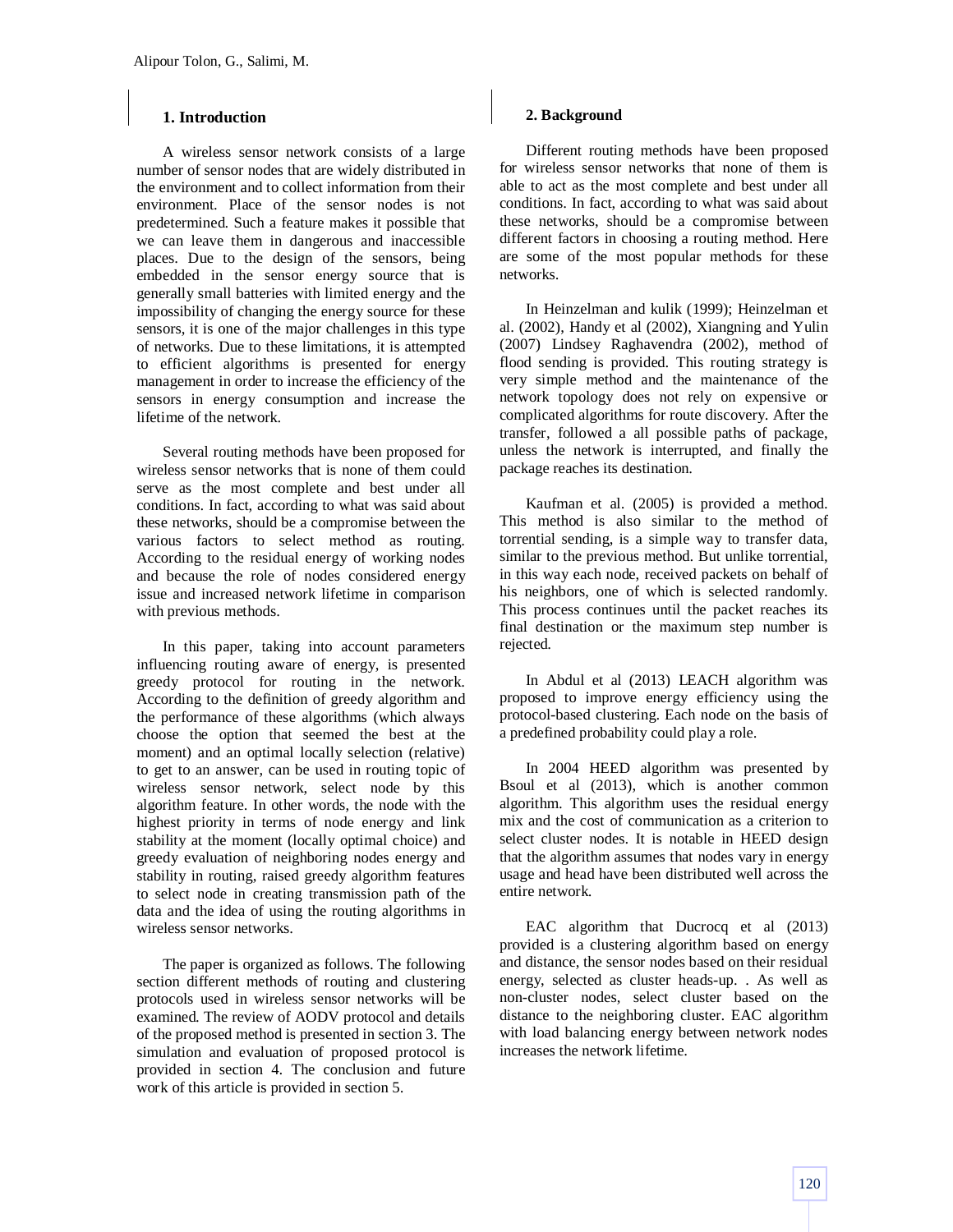Goel and Aujl (2013), designed BLAC algorithm that battery level and other merits, mean density and temperature, can select the cluster. For energy balancing, the role of head alternately is available by each node.

ECLEACH protocol of John et al. (2012) is a threshold-based protocol that is based on three factors: residual energy, distance with other sensor nodes, and other residual energy of sensor nodes. The clusters should be properly distributed in sensor network. So this Protocol considers a minimum distance between each cluster and the next cluster to better distribute cluster throughout the network.

Protocol based on chain that presented Younis et al (2006); Lindsey and aghavendra (2002) is another useful techniques was proposed to reduce energy consumption in wireless sensor networks, was a way that operate on a chain structure. The first performance of the network, all the nodes formed a chain structure with at least length and then a node is selected as the leader of the chain. This node is responsible for the transmission of information to the base station.

# **3. Introduction of AODV Routing Protocol to Implement Greedy Algorithm**

AODV routing protocol is a dynamic routing protocol on demand where all paths are discovered only when they needed and are kept only during usage time. In This protocol discovered paths during flooding a release which the network nodes in the process questioned to search a route to the destination. When a node is discover with a path to destination, that track reports back to the source node that request his way.

In the route discovery process, the destination node with a route reply message in response to the origin route request message, ask the directions. Sequence path record at destination and counter specifies the registered number of steps to get to the node. It should be noted that in releasing route request packet by each node to neighboring nodes add a unit to step counter.

AODV protocol discovers route based on the requested message. The central nodes keep demand route request message to reach the destination or keep the existence of a node with valid path that answered with response packet. In this protocol is not used Hello packet to discover an error in communication links, but explicitly used broad casting in the work. The next protocol support aforementioned nodes and used feedback layer connection in routes that has high risk to loss packet. According to the protocol technologies, AODV protocol is cost, in terms of energy consumption, which can serve as the basic protocol to solve the problem of delays.

It is necessary to mention the fact that the AODV protocol is based on DSDV algorithm. The difference is in routing only when necessary and this reduces the broadcast. In this protocol, discovery algorithm starts to works when there is no way between two nodes. This protocol by minimizing overhead control, minimizing overhead processing, increasing several-routing, increasing dynamic topology power and avoidance to create a loop provide appropriate conditions to discover shortest route.

According to the greedy algorithm implementation in the context of AODV protocol and implementation ideas of GR-AODV algorithm require communication between the two nodes to send data and Choose a stable and higher energy of neighbor nodes (the greedy selection) And selection shorter route and to minimize failure in routing and prevent the re-election of the track, which fulfill these depend on the strength of the said Protocol and it is imperative to do the proposed idea. Figure 1 shows the proposed method of flowchart.

#### **3.1. Design of GR-AODV routing protocol**

The energy-aware routing and selecting nodes with more energy and high stability in GR-AODV protocol is in order to achieve the optimal selected path by AODV protocol that is the shortest route to the destination node, a special formula should be evaluated in relation to neighbor nodes energy and link sustainability in routing, in order to select node with higher energy, select links with high stability and also is selected shorter route.

Equation 1 of Wang et al., (2007) is used to evaluate the next node as greedy. In this respect, Energy, residual percent of node energy, surveyed link stability of LLT between the current node and check node and Hop Count is the distance of node with source (step counters).

$$
RQ = \frac{Energy*LLT}{HopCount}
$$
 (1)

According to equation (1)

$$
M = \frac{E \times S}{D_{-}S} \tag{2}
$$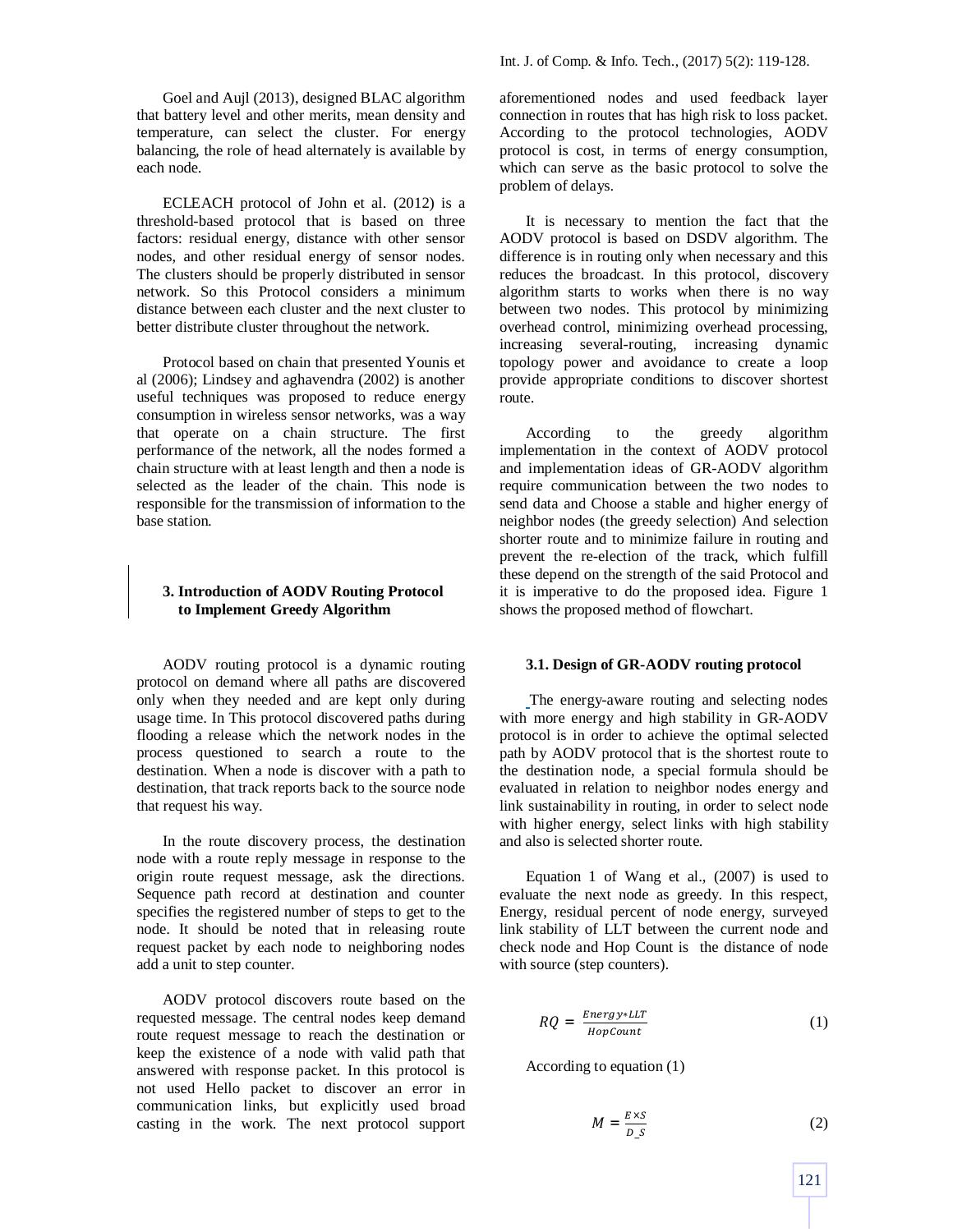

**Figure 1:** The proposed method of flowchart

Where, M is criterion for next node selection, E energy, S stability and D\_S distance from origin. Counter step in this formula increases with increasing distance from the source. By increasing the step counter, negligible amount of node energy release in accordance with the above formula. To calculate the lifetime of route links has been used Wang et al (2007), equation (3):

$$
LLT = \frac{-(ab+cd)+\sqrt{(a^2+c^2)r^2-(ad-cb)^2}}{(a^2+c^2)}
$$
(3)

In this regard:

$$
a = v_A \cos \theta_A - v_B \cos \theta_B
$$
  
\n
$$
b = x_A - x_B
$$
  
\n
$$
c = v_A \sin \theta_A - v_B \sin \theta_B
$$
  
\n
$$
d = y_A - y_B
$$

It should be noted that after the route request message by the node and receiving the route answer of neighbor node consumed some of node energy to routing by AODV protocol. The formula considers the amount of energy in percentage of residual. This means that for the percentage of residual energy of a node, obtain the current primary energy and residual energy, then remaining energy divided in the primary energy of nodes and obtain the amount of energy. This is shown in Equation (4).

$$
E = \frac{E_2}{E_1} \tag{4}
$$

Due to this relationship;

$$
P_E = \frac{RCE}{IntE} \tag{5}
$$

Where, PE is percent of efficient energy, RCE current node residual energy and primary energy IntE node. In figure 2, 3 and 4 is shown routing, and how to change the energy of each node in the AODV protocol.



**Figure 2:** Node energy in routing request message by AODV protocol



**Figure 3:** Node energy in routing answer message by AODV protocol



Figure 4: Efficient energy of nodes after routing by AODV protocol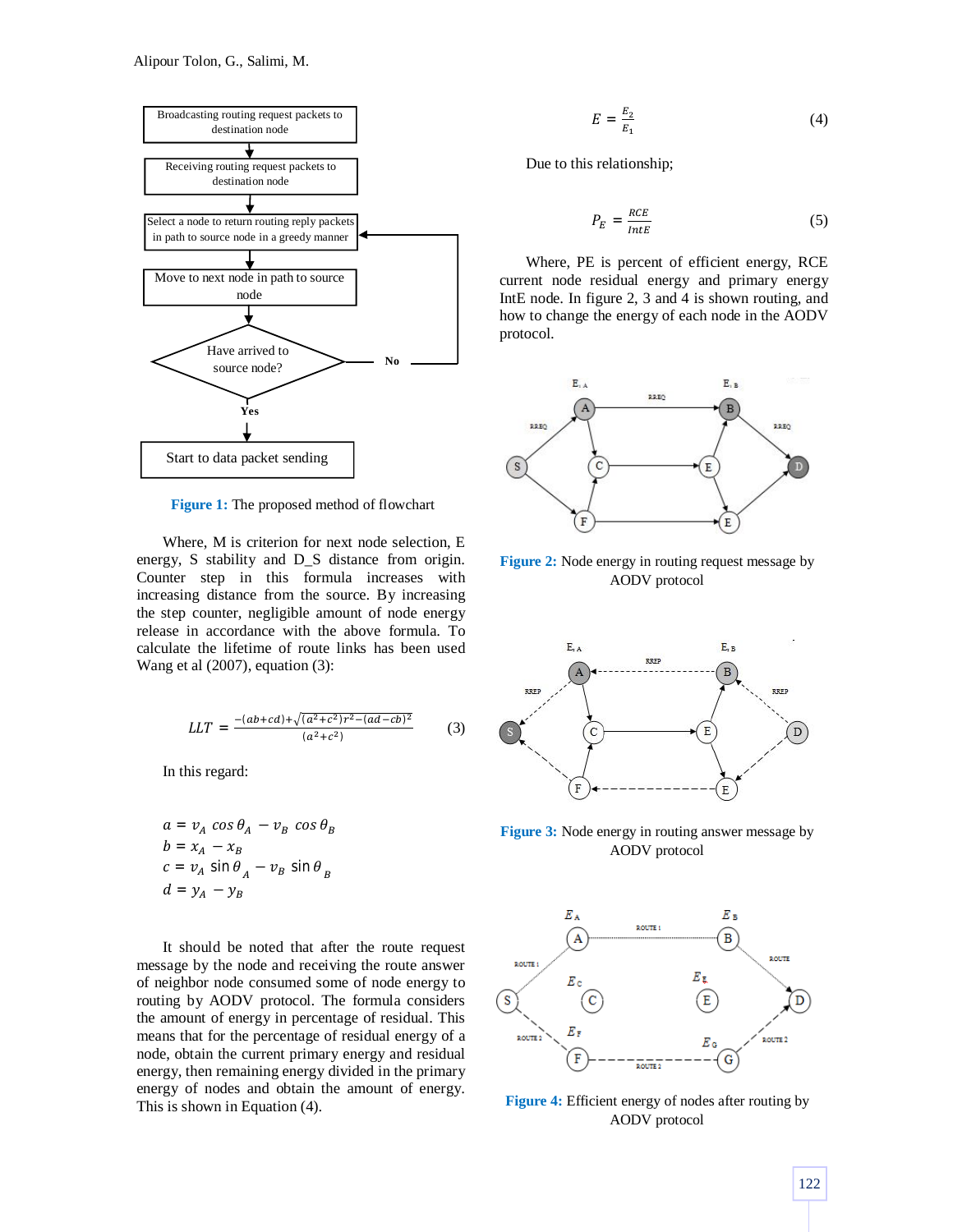If S is the source node and D is the destination node and B and A and C and F and G and E are central nodes, according to the method of operation and routing by AODV protocol, choose shortest route as possible. That means two possible paths create by AODV protocol y; The SABD and SFGD route. However, in order to implement and show how the proposed GR-AODV protocol implement, as shown in Figure 5, Assuming node energy of B with E, B and with LLTB sustainability and step counter Hop Count and node energy of G with E, G and stable LLTG and Hop Count step counter, We show that the algorithm how to select neighbor nodes for data transmission.

By considering performance of AODV routing protocol selected two head nodes as greedy selection, the node B and node G. The proposed formula for calculating efficient energy (RQ) and application components, the nodes energy, sustainability and the way of this formula ,the highest obtained energy owned to Node B and selected by GR-AODV algorithm (used numbers are hypothetical numbers, but the obtained results have been calculated in accordance with the proposed formula).



**Figure 5:** Suggested energy of nodes to select greedy

Greedy method according to efficient residual energy of nodes and sustainability of link in the first node, the node will choose the highest quality at the moment. In the neighboring node to continue the process of transferring by GR-AODV protocol and subsequent energy of nodes and sustainability of link to select, in terms of GR-AODV algorithm, will select the node with the highest energy and links with high stability and the more ready node to transfer the selected data to destination. The process is shown in Figures 6 and 7.

Perhaps selecting GR-AODV protocol is due to usage of sustainable nodes that if it use in route to send information with low quality, it was possible that evacuate the energy of route and die nodes along that path and result will be the end of path life through the network.

## **4. The performance simulation of GR-AODV protocols**

Idea discussed in the previous section imposed in the NS-2 simulator of AODV protocol and simulated under various scenarios of GR-AODV protocol performance. In order to simulate the performance of proposed GR-AOD protocol and compared the performance with three scenarios of AODV protocol: the number of variable nodes, nodes with variable speed and nodes with variable stop time. In the first scenario, the number of variable nodes, the parameters of throughput, packet delivery ratio, average delay of AODV and AODV protocols simulated in NS-2 software and analyzed changes of mentioned parameters.



**Figure 6:** Select the node B by Protocol GR-AODV



**Figure 7:** Created route to reach the destination by Protocol GR-AODV

In the second scenario, nodes with variable speed, change of behavior parameters, number of packet delivery based on the speed of delivery, performance against speed and the average delay in the third scenario, nodes with variable dwell time, change of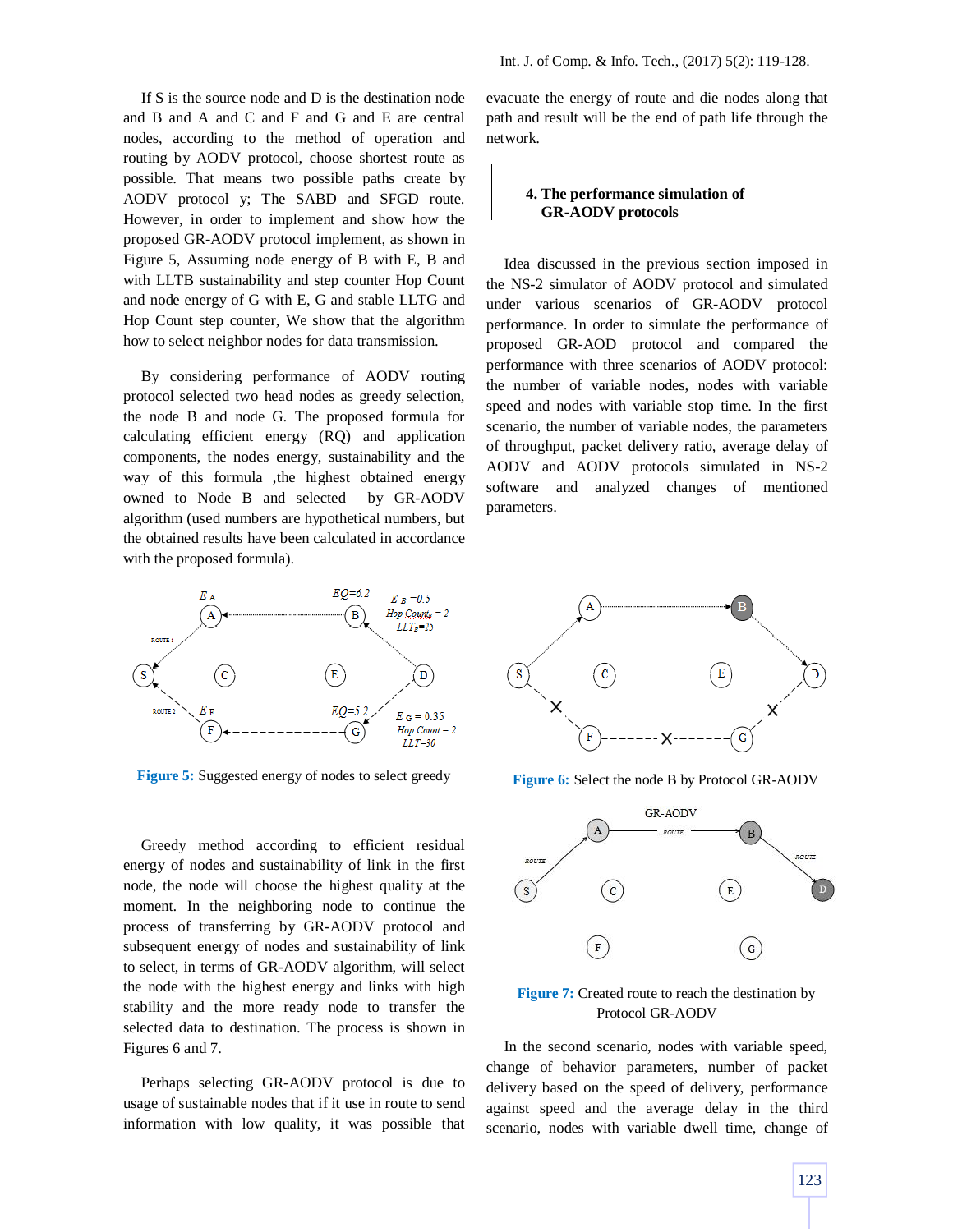Alipour Tolon, G., Salimi, M.

behavior parameters; delivery rate , throughput and latency simulated in AODV and GR-AODV protocols.

In the simulation environment, simulation time, nodes number, stop time and node speed are different in terms of the proposed scenarios. In all mentioned scenarios, Drop Tail queue with equal capacity, CBR type of traffic, AODV routing protocol and MAC layer standard is 802.11.

# **4.1. The First Senario with Variable Number of Nodes**

In this scenario, the number of nodes considered variable to evaluate how the protocol will do in terms of density. The impact of increasing number of nodes in this Scenario and changes in throughput is shown GR-AODV and AODV protocol in Figure 8 (a). According to Figure 8 (a) can be said that due to number of nodes in simulation place, increase GR-AODV throughput and is far better than AODV. Figure 8 (b) shows the effect of node changes on packet delivery ratio of AODV and GR-AODV protocol. According to Figure 8 (b) it can be said that the number of nodes in simulation environment improved packet delivery ratio of GR-AODV and is more than AODV. Figure 8 (c) show the effect of node changes on rate of packet delivery in GR-AODV and AODV protocol. According to Figure 8 (c), it can be said that the average delay in the proposed protocol of GR-AODV is less with increase of nodes when compared with AODV protocol.

## **4.2. Second Scenario, Nodes with Variable Speed**

In this scenario nodes speed considered variable. The impact of increased speed on delivery number of GR-AODV and AODV protocol is shown in Figure 9 (a). According to Figure 9 (a) can be said that increasing the node speed on simulation environment, delivery number of packets in GR-AODV protocol is higher than AODV. The impact of changes on the speed and efficiency of AODV protocol and GR-AODV is shown in Figure 9 (b). According to Figure 9 (b), it can be said that with the accelerating nodes in simulation environment, throughput and efficiency of proposed GR-AODV protocol is better than the AODV. The impact of changes in velocity on delay of GR-AODV and AODV protocol is shown in Fig. 9 (c). According to Figure 9 (c), it can be said that with the

increase speed of nodes in simulation place, delay of proposed GR -AODV protocol is less than AODV.

#### **4.3. Third Scenario, Nodes with Variable Time**

In this scenario, the stop time of nodes is intended variable to evaluate the performance of protocol at different dynamic modes. Figure 10 (a) is shown packet delivery in scenario with variable stop time of nodes in GR-AODV AODV protocol.

According to Figure 10 (a) and packet delivery ratio in AODV and GR-AODV protocol, it can be concluded that packet delivery is more in first stop of GR-AODV proposed protocol. In Figure 10 (b) throughput is shown in nodes scenario of GR-AODV and AODV protocols with variable stop time. According to Figure 10 (b) and comparison the throughput of AODV and GR-AODV protocols, it can be said that the GR-AODV proposed protocol show better throughput than AODV protocol. Figure 10 (c) the average delays in the nodes scenario with variable dwell time is shown in AODV protocol and GR-AODV. According to Figure 10 (a) it can be concluded that the proposed GR- AODV protocol show less delay in stoppage time than AODV protocol.

# **5. Conclusion**

Wireless sensor network consists of many small nodes. Networks, through sensors obtain environmental data and show reaction through the actuator. Communication between nodes is wireless. Each node works independently and without human intervention, and typically is physically very small and has restrictions in processing power, memory capacity, and power supply and so on. These restrictions create problems that are source of many of the issues raised in this field. One of the important areas of research in these networks is the energy-aware routing. Given the importance of this issue in this article is provided GR-AODV routing protocol. This protocol uses the greedy idea and improves AODV routing protocol so that in the discovery path, discovers optimal path in terms of node energy, link sustainability and distance of path. The simulation results show that, in overall glance, considering various scenarios and the quality and quantity evaluating of protocol in different conditions can be said that the performance of the proposed GR-AODV is more and better than AODV protocol.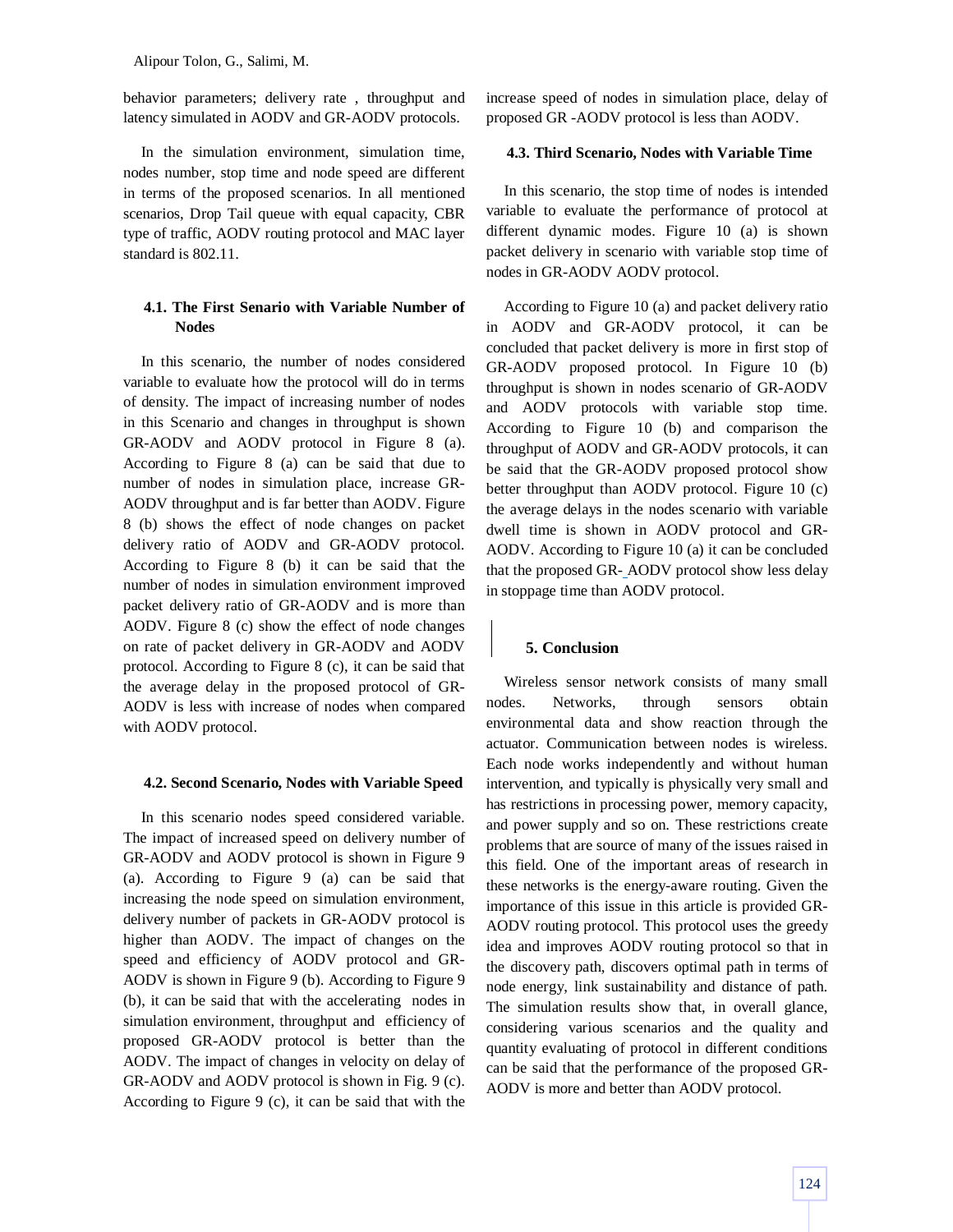









**Figure 8:** Comparison two AODV and GR-AODV protocols in nodes scenario with variable number in aspects of (a) the throughput (b) packet delivery ratio, (C) the average delay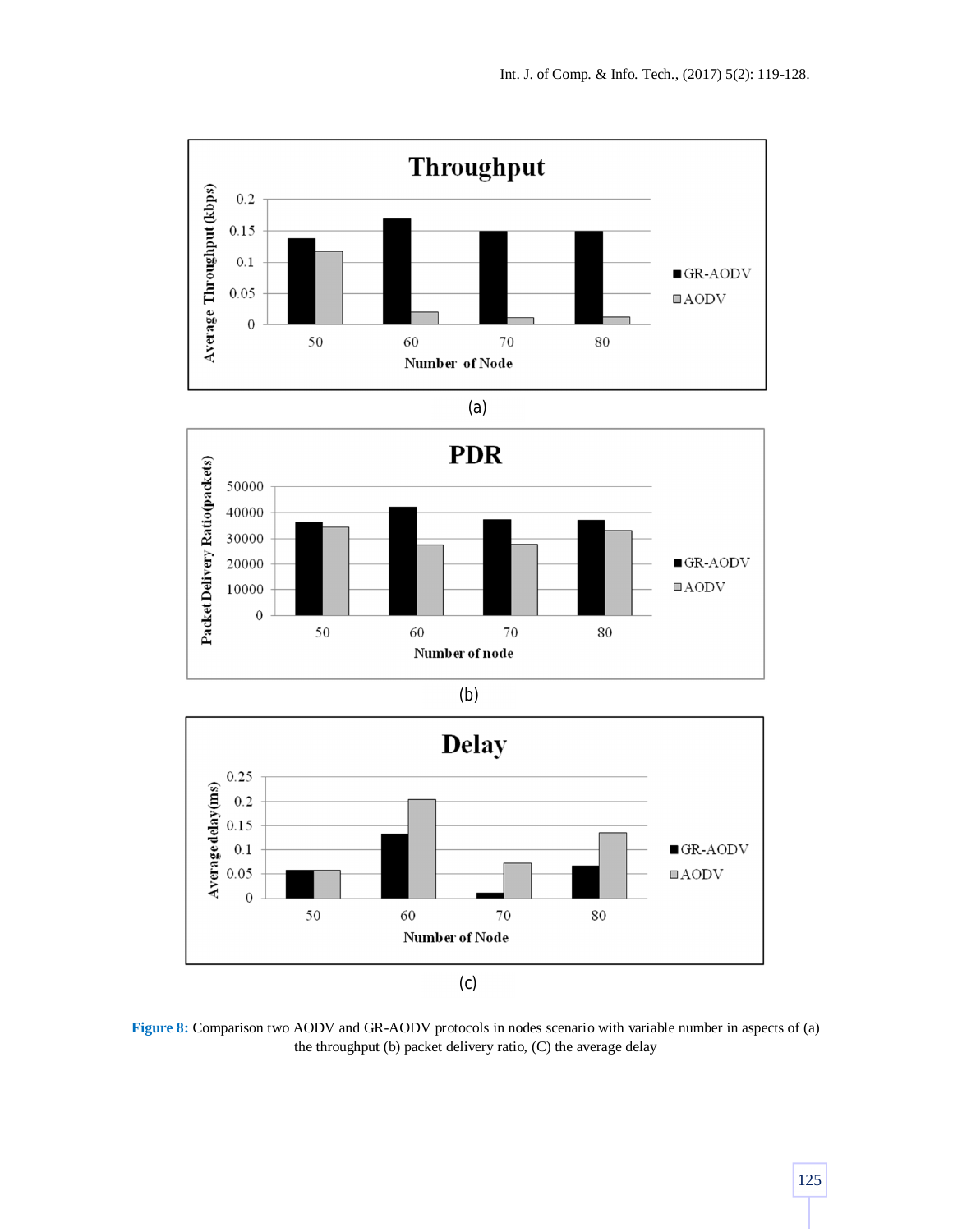









**Figure 9:** Comparison two AODV and GR-AODV protocols in nodes scenario with variable moving aspects in terms of (a) delivery rate (b) throughput, (C) the average delay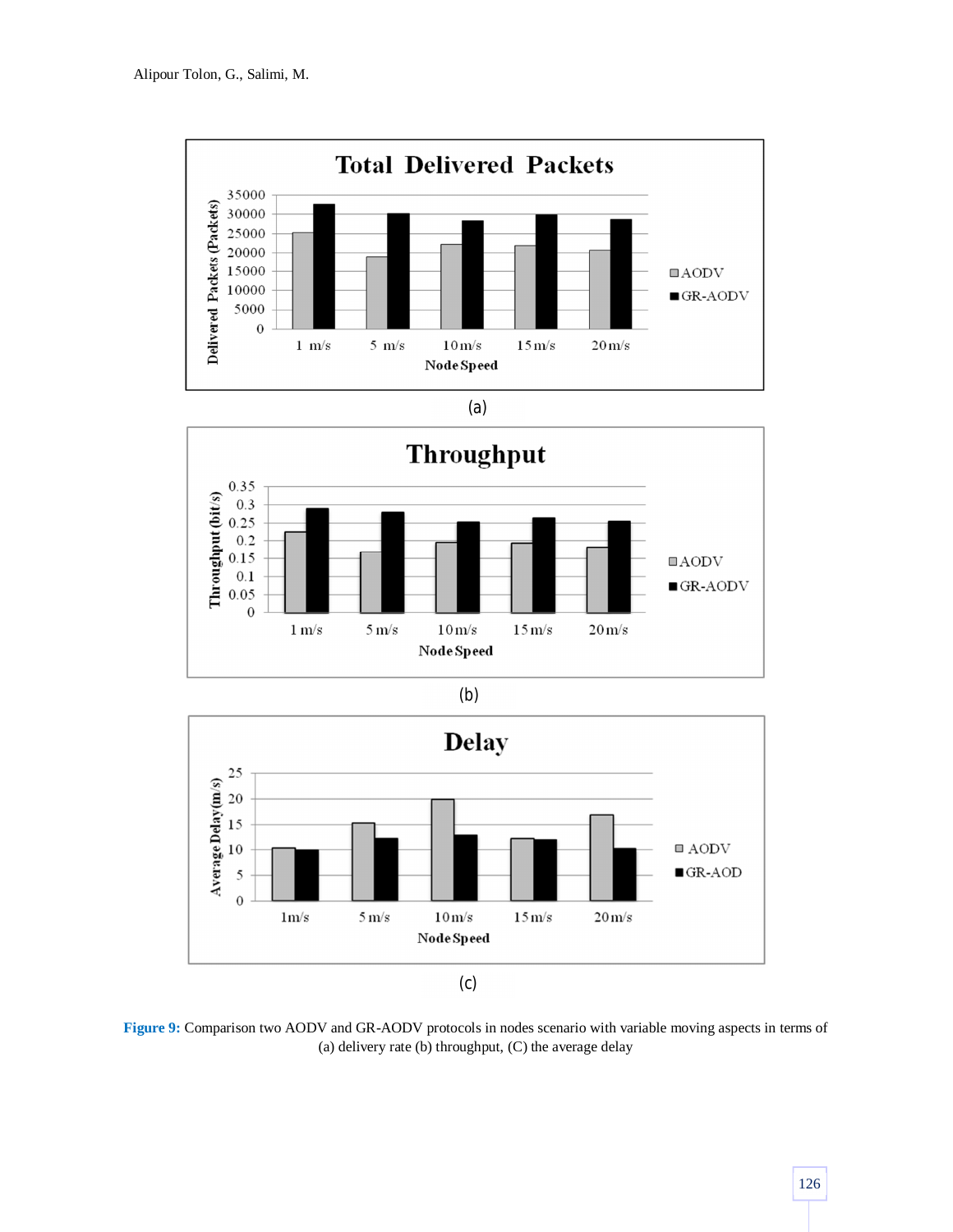









**Figure 10:** Comparison two AODV and GR-AODV protocols in the nodes scenario with variable aspects of downtime (a) delivery rate (b) throughput, (C) the average delay